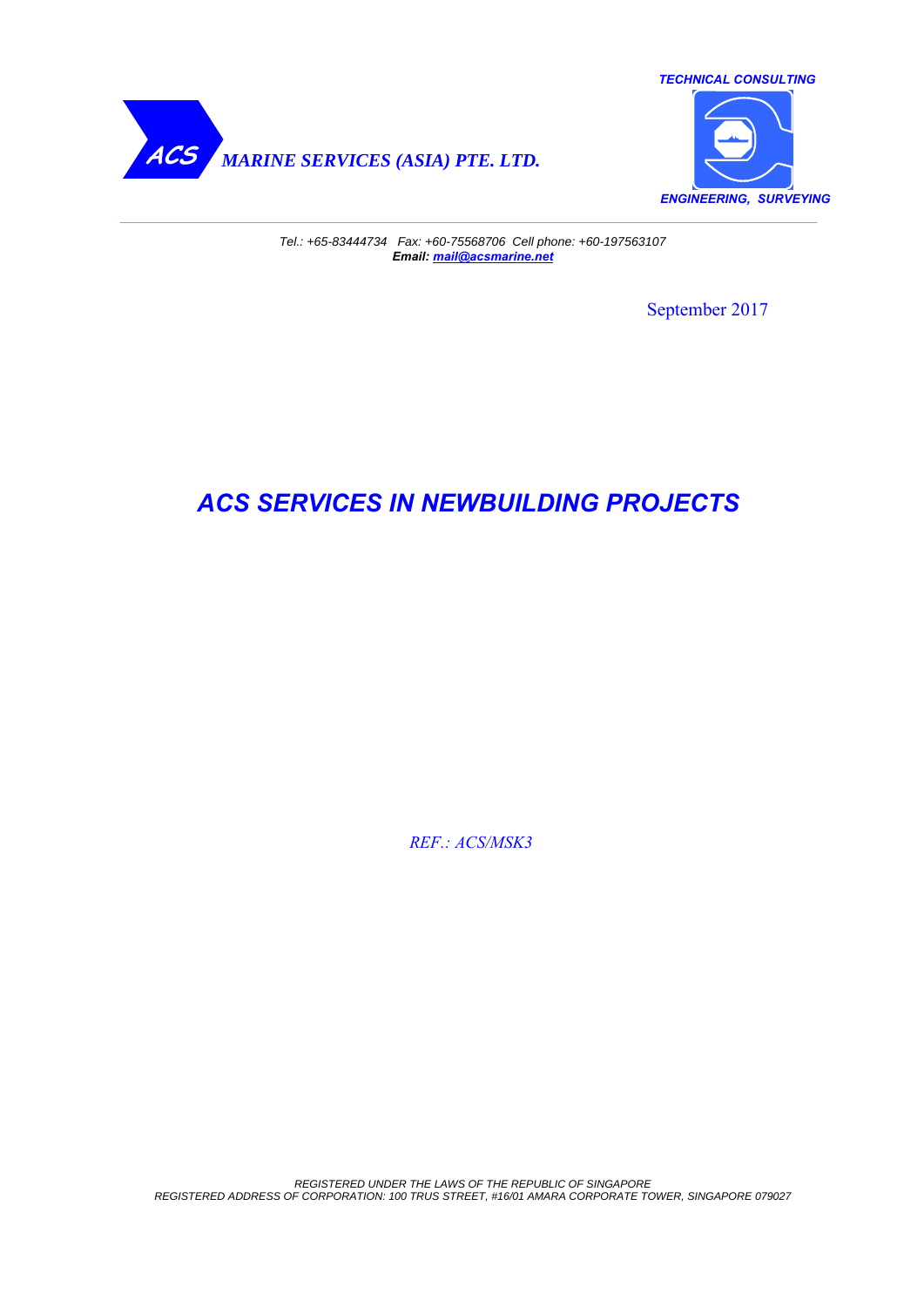## *CONTENTS*

|                                       | Page |
|---------------------------------------|------|
| <b>Company &amp; Services Profile</b> | 3    |
| Scope of Services - Newbuildings      | 5    |
| Experience                            | 8    |
| Resources                             | 9    |
| Photo Album                           | 11   |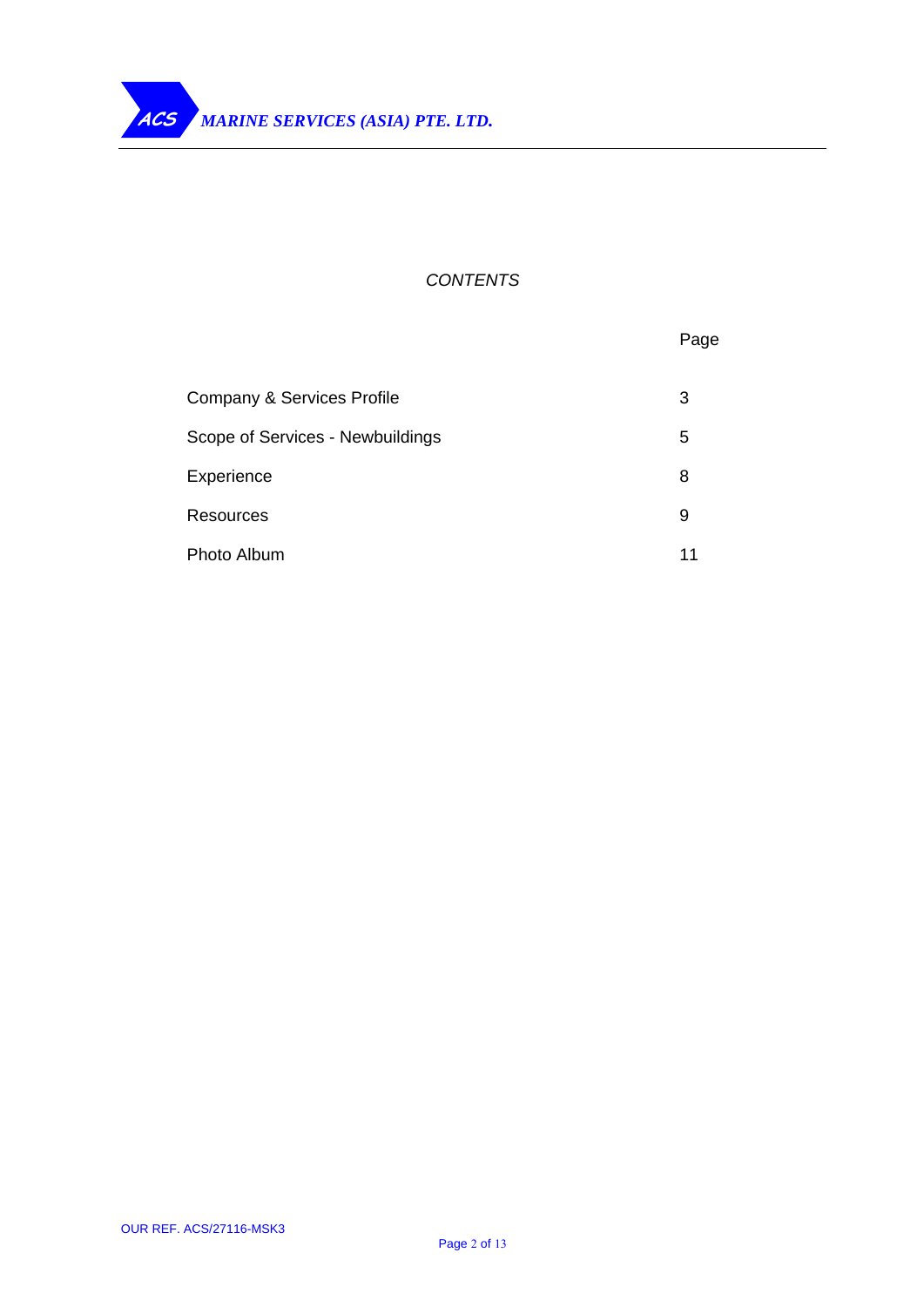

## *A) INTRODUCTION*

*ACS MARINE SERVICES LTD.* hereby expresses its interest in offering Services in "Newbuilding Projects Engineering and Supervision Work worldwide.

In the above connection *ACS MARINE SERVICES LTD.* is pleased to present here below the Company's information in qualifying for the Work.

#### *OUR PROFILE*

*ACS MARINE SERVICES LTD.* is a wholly-owned Company of Associated Technical Consulting Services founded in 1999 under the Laws of the Marshall Islands and based in London, England, with associated offices in Piraeus, Greece, Singapore and Johor Baru Malaysia.

#### *OUR MISSION*

*ACS MARINE SERVICES LTD.* Mission is to pursue added value for our Clients and to protect our Clients' interests by providing diligent and comprehensive Technical Consulting Services in the Marine & Offshore Industrial and Commercial field.

### *OUR PHILOSOPHY*

*ACS MARINE SERVICES LTD.* apply due diligence in assessing project contractual and construction risk as well as operational risk elements. In this respect *ACS MARINE SERVICES LTD.* takes into account and encompasses the major factors that we envisage by experience that are important in decision making and are critical to managing high value Marine Projects. Our technical expertise, our analytical tools and our monitoring and negotiating techniques are utilised to assess proactively the technical and financial performance of a project, to minimize risk and to pursue on added value.

Our approach in managing our projects is based on using our multidisciplinary experience in shipping and our analytical and advance engineering tools and our operational philosophy is a based on a rigorous and pro-active approach.

## *OPERATIONAL OVERVIEW*

*ACS MARINE SERVICES LTD.* offers *s*pecialised services in multi-disciplinary type of projects which include design review, advance engineering analysis, project management, quality and verification inspection and monitoring including supervision, testing, and expert witness services.

Our operational history by virtue of the accumulated experience of our employees includes a wide variety of high- and medium-value Marine and Offshore projects involving Ship Managers, Owners and Operators, as well as Technical Consultancy in Ship Project Financing and for Regulatory bodies.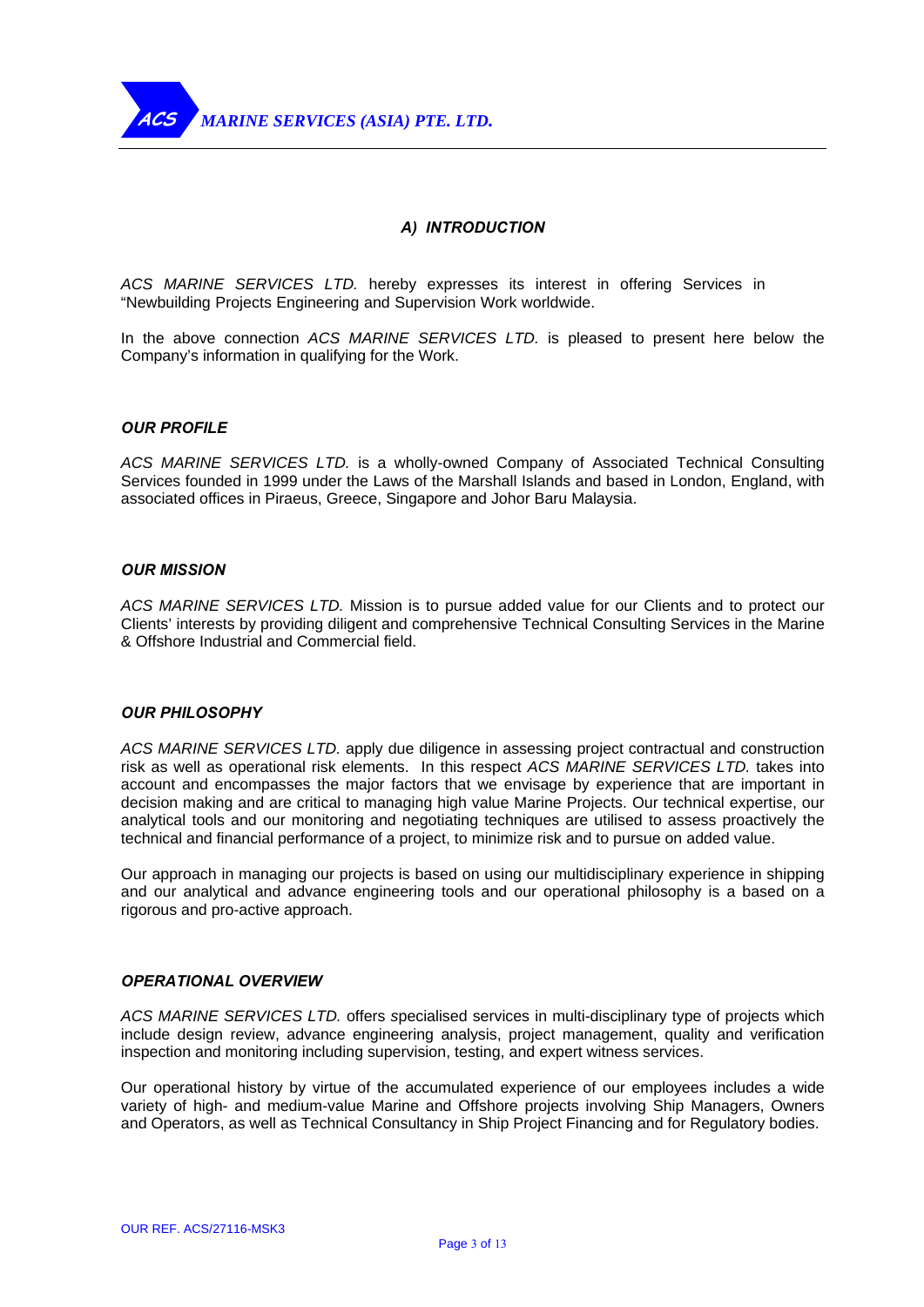Our Operations provide Services in the following Marine and Industrial fields:

- ¾ Ship New Construction
- ¾ Shipyard Valuation
- ¾ Ship Design Assessment
- $\triangleright$  Advance Engineering Analysis
- ¾ Ship Conversion
- $\triangleright$  Ship Repair, Modification and Upgrading
- $\triangleright$  Feasibility Studies
- ¾ Longevity Studies
- ¾ Safety Case studies in Offshore Industry
- ¾ Damage Expert Surveys (Hull, Machinery, Marine Coatings)
- ¾ Technical Advice in Project Financing
- ¾ Ship Condition and Valuation surveys
- ¾ Ship Commercial Surveys
- $\triangleright$  Third party Inspection
- ¾ Guarantee Surveys
- ¾ Witnessing of Test and Trial of Ships Equipment and Materials

By virtue of our experience in the Marine Industry, our services provide third party validity and an assurance to the interested parties.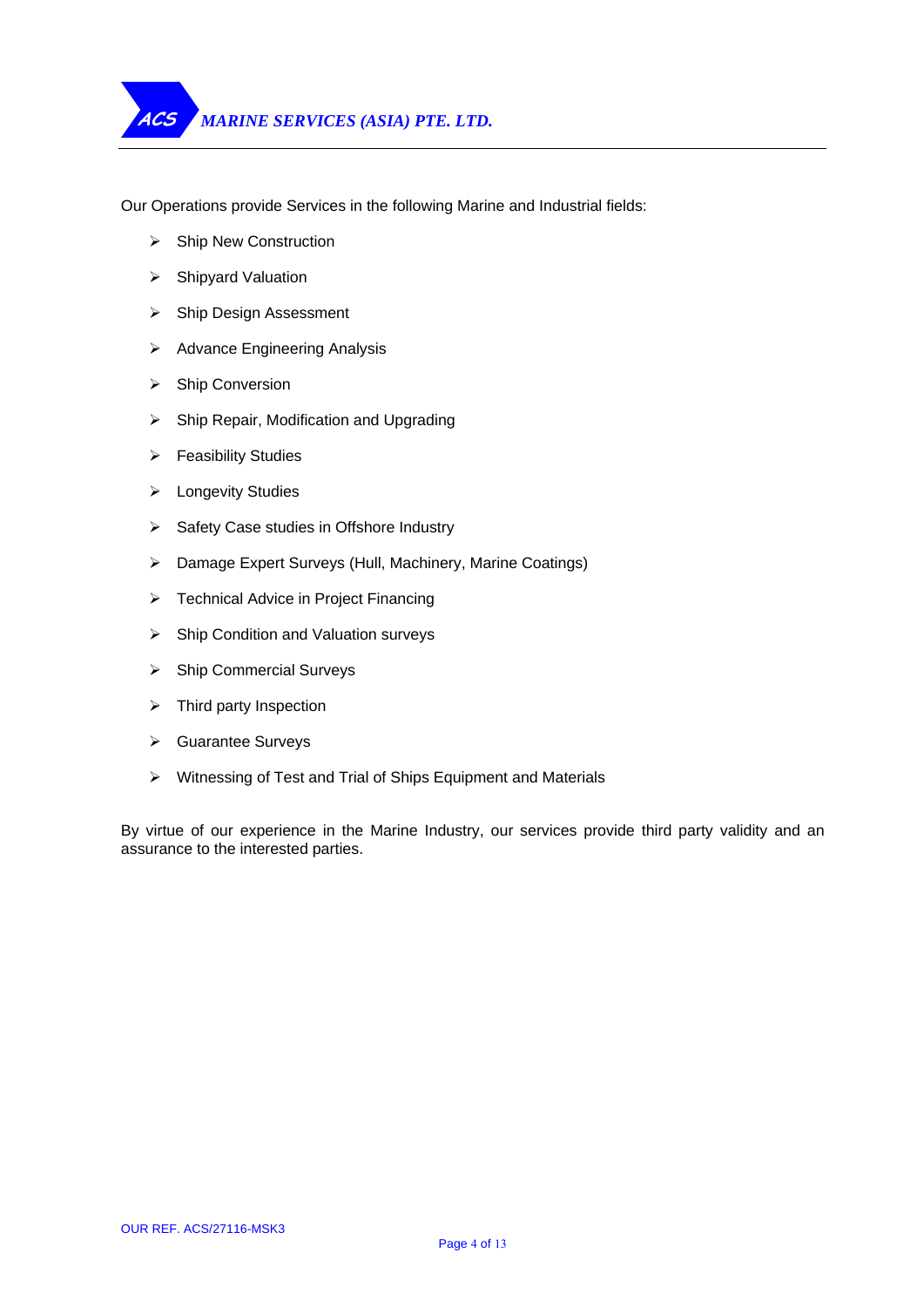*MARINE SERVICES (ASIA) PTE. LTD.* **ACS** 

## *B) NEW BUILDING PROJECTS*

## 1. *DETAIL SCOPE OF PPOVIDED SERVICES*

In representing our Clients' interests in New Building Projects we are prepared to carry out the following services of technical advice and project management for contractual compliance:

- 1.1 Preparation of Tender Technical File
- 1.2 Pre-qualification assessment of Shipyards versus Project specific needs and construction risk
- 1.3 Review and comparative evaluation of Bidder Specifications
- 1.4 Contract Specification Review
- 1.5 Initial design review and assessment with supportive advance structural and engineering review.
- 1.6 Technical advice and assistance in Technical negotiations.
- 1.7 Due-diligence Review of Detail Design Drawings for Contractual Compliance and Owners' Approval.
- 1.8 Owners' Representation and On-Site Construction Supervision including the following:
	- o Owners' Representation at the Shipyard in accordance with the Contract
	- o Inspection and Monitoring of the Quality and Procedures of Production and
	- o Construction
	- o Witnessing of the Material, Equipment and Construction tests and trials at Shipyard as well as onboard and at manufacturing shops.
	- o Inspection and Witnessing of tests at Manufacturing Shops for compliance
- 1.9 Project Management of Construction including the Monitoring and Verification of:
	- $\circ$  Compliance of construction with the Contract and the approved detail design as being developed
	- o Compliance of procured materials and equipment
	- o Progress of Construction as per agreed Master and detail schedules
	- o Milestones and volume of stage Works
	- o Compliance of Subcontractors and Makers of machinery and equipment
	- o Construction risk and Contract risk with application of Critical path analysis
	- o Inspection and verification at non-domestic manufacturing shops world wide.
	- o Contract completion.

1.10 Independent Advance Structural and Engineering Analysis using solver NASTRAN and processor FIMAP:

- o FEM Analysis
- o Simplified Fatigue, Spectral Fatigue Analysis, Fatigue Life
- o Dynamic Load Approach analysis (DLA)
- o Safehull Analysis
- o 2-D, 3-D Structural zooming Analysis
- o Loading analysis (including multi-port and sequence loading)
- o Buckling Analysis
- o Sloshing Analysis
- o Ship Powering and Speed Analysis
- o Tank Test and Sea Trials witnessing and Evaluation of results
- o Shipboard Vibration and Acoustic Analysis (design stage and trouble-shooting)
- o Mechanical engineering analysis (in design and trouble-shooting)
- 1.11 Metallurgist, corrosion and Marine Coatings Expert Services in support of Owners' interest in corrosion control of W.B. tanks (SOLAS Chapter II-1 Part A Reg.3 (2) and IACS SC122).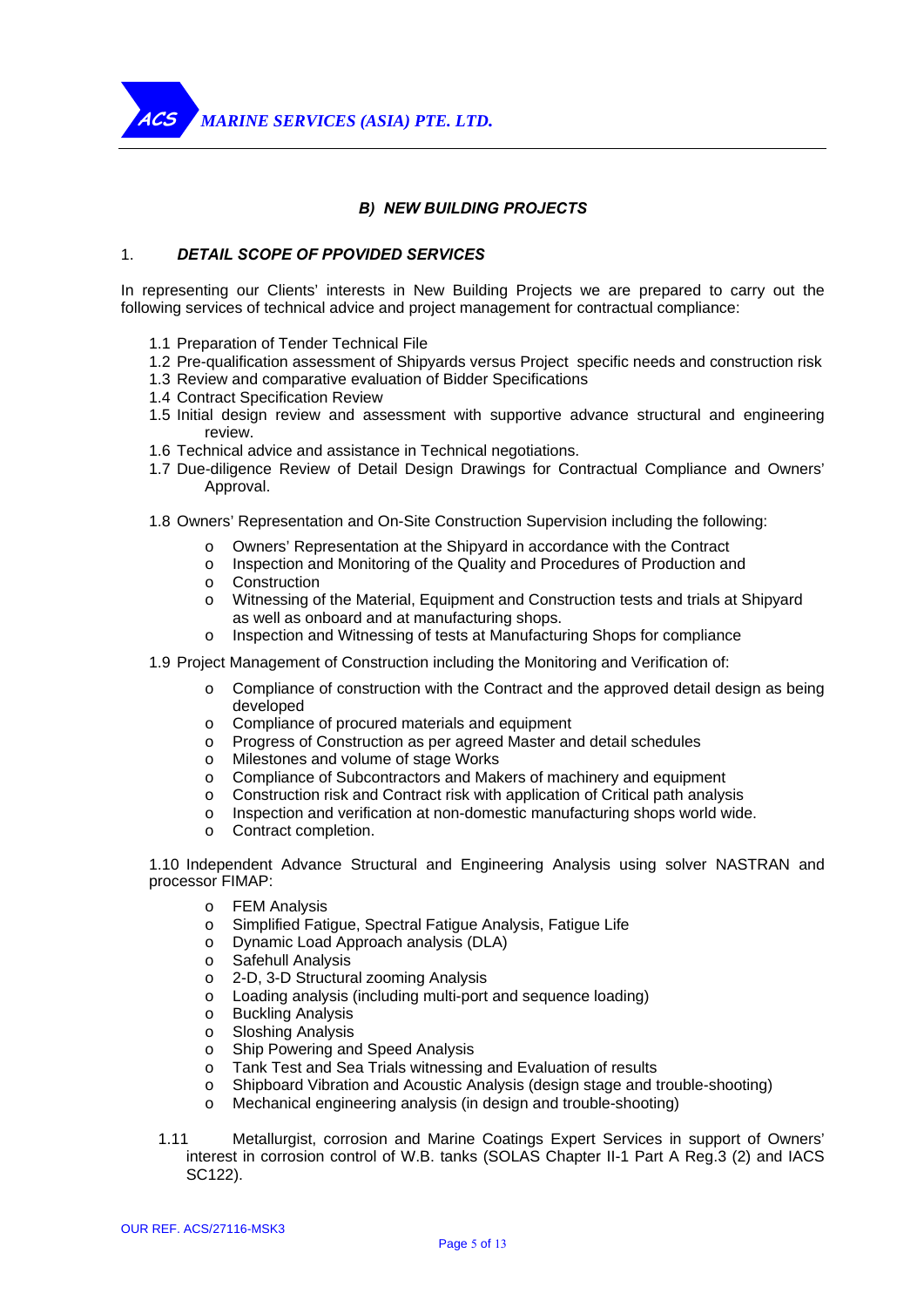*MARINE SERVICES (ASIA) PTE. LTD.*

**ACS** 

## *2. OUR APPROACH TO PROJECT MANAGEMENT*

Our approach to managing New Building projects is based on our experience gained through working with both Shipyards and Classification Societies for various Clients Ship Owners and Ship Managers. Such multi-disciplinary experience is proven advantageous in enhancing our knowledge and negotiating techniques in recognizing and dealing with all factors that are critical for the successful outcome of a New Building project and are connected with the type of ship, the specific Shipyard and the assigned Classification Society.

*ACS MARINE SERVICES LTD.* wish to emphasize the paramount importance of developing a comprehensive Design as a first step towards a reliable Construction. The compliance of the Construction with the approved Design as well as the various design issues emanating from the approval process of the detail Drawings, both require to be duly addressed in the Construction through approved procedures in order to minimize construction risk. In this connection *ACS MARINE SERVICES LTD.* strongly pursues the full integration of a diligent Design Review involving Shipyard, Class and Owner with an efficient Construction Supervision. Such integration of Design and Construction needs to be early established by a continuous flow of information and instructions by the Plan Approval Team to the Site Supervision Team by the Project Management and be maintained throughout the duration of the project. Due to many complications normally raised by a diligent plan approval, *ACS MARINE SERVICES LTD.* is of the opinion that the Project Management and the Site Supervision need to be fully aware of all the details and issues of the detail design approval in order to equally exercise the necessary diligence for the application of the approved design in the construction.

*ACS MARINE SERVICES LTD*. are also aware of the criticality of an early information and prompt action in expediting correct decisions and actions in the Construction site considering the today's strict deadlines in the production pipeline and the backlog of the Shipyards and the resulting pressures to the production plans of the Shipyards at the expense of the quality and reliability of the Construction.

Below is our standard-proposed Organization Chart aiming to establishing a closed loop of information/action within the triangle of Owner, Class and the Shipyard. This is necessary to connect the Design Approval by Owners and Rule and the Procedures and Applications in the Construction.



*Proposed Project Org. Chart*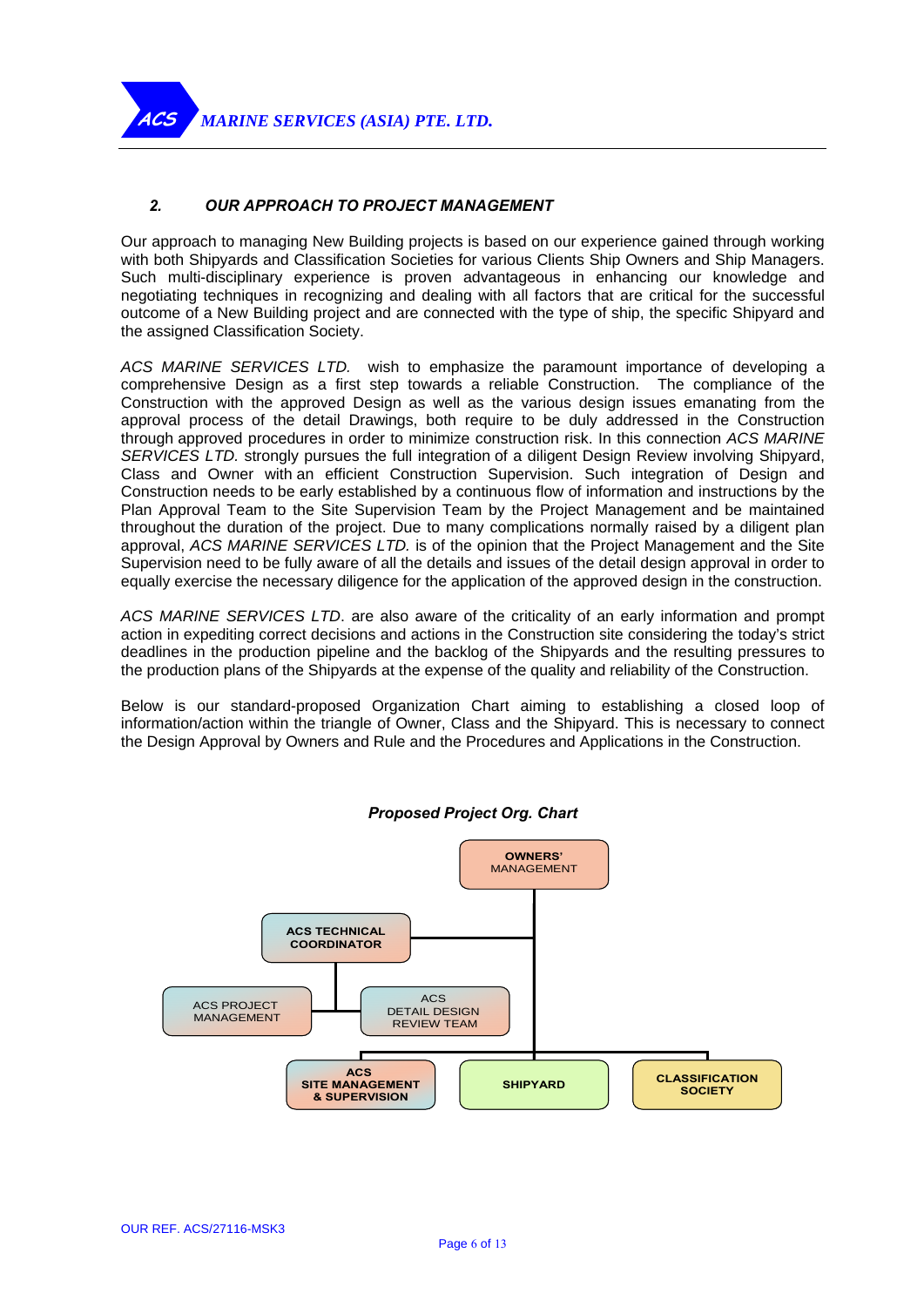

## 3. *OUR APPROACH TO PROJECT TASKS AND OBJECTIVES:*

Below in Tables 1 and 2 are Matrices of the project tasks and objectives as well as our recommended action and response flow within our applied Project Management needed to link all parties for prompt information, decision making and action.

| <b>DESIGN</b><br><b>ENGINEERING</b><br><b>ANALYSIS AND</b><br><b>DETAIL PLANS</b> | <b>PROCUREMENT</b><br>OF MATERIALS,<br><b>EQUIPMENT</b> | <b>CONSTRUCTION</b><br>AT SHIPYARD AND<br>AT SUB-<br><b>CONTRACTORS</b> | <b>MASTER</b><br>SCHEDULE-<br>MILESTONES-<br><b>DETAIL</b><br><b>SCHEDULES</b> | <b>FINANCING</b> |                           |
|-----------------------------------------------------------------------------------|---------------------------------------------------------|-------------------------------------------------------------------------|--------------------------------------------------------------------------------|------------------|---------------------------|
| →                                                                                 |                                                         |                                                                         |                                                                                |                  | <b>VERIFICATION</b>       |
|                                                                                   |                                                         |                                                                         |                                                                                |                  | <b>QUALITY</b><br>CONTROL |
|                                                                                   |                                                         |                                                                         |                                                                                |                  | <b>REGULATION</b>         |
|                                                                                   |                                                         |                                                                         |                                                                                |                  | <b>EXTRAS</b>             |

*Table 1: Organization Matrix of Flow of Tasks and Project Objectives* 

*Table 2: Proposed Matrix of Project Main Action & Response Activities Flow* 

| <b>DESIGN</b><br><b>ENGINEERING</b><br><b>ANALYSIS AND</b><br><b>DETAIL PLANS</b> | <b>VERIFICATION</b><br>AND TESTING<br>OF MATERIALS,<br><b>EQUIPMENT</b>          | <b>CONSTRUCTION</b><br><b>SUPERVISION</b><br>AT SHIPYARD<br>AND AT LOCAL<br>SUB-<br><b>CONTRACTORS</b> | <b>SUPERVISION</b><br>AT REMOTE OR<br><b>FOREIGN</b><br><b>CONTRACTORS</b>                         |                      | <b>PROJECT</b><br><b>MANAGEMENT:</b><br>MILESTONES-<br><b>VERIFICATION-</b><br><b>REGULATION-</b><br><b>EXTRAS</b> |                      | <b>OWNER</b>                                    |
|-----------------------------------------------------------------------------------|----------------------------------------------------------------------------------|--------------------------------------------------------------------------------------------------------|----------------------------------------------------------------------------------------------------|----------------------|--------------------------------------------------------------------------------------------------------------------|----------------------|-------------------------------------------------|
|                                                                                   |                                                                                  |                                                                                                        |                                                                                                    |                      |                                                                                                                    |                      |                                                 |
| <b>ACS</b><br>Design &<br><b>Engineering</b><br>Team                              | <b>ACS</b><br><b>Inspectors</b>                                                  | <b>ACS</b><br>On-Site<br><b>Supervision</b><br>Team                                                    | <b>ACS</b><br><b>Stationed</b><br><b>Inspectors</b>                                                | $\overrightarrow{C}$ | <b>ACS Technical</b><br>Coordinator                                                                                | ⇄                    | <b>OWNERS'</b><br><b>MANAGEMENT</b>             |
| <b>L1</b>                                                                         | <b>J1</b>                                                                        | <b>J↑</b>                                                                                              | $\downarrow$ $\uparrow$                                                                            |                      |                                                                                                                    |                      | <b>J↑</b>                                       |
| <b>ACS</b><br><b>Project</b><br>Management<br>& Technical<br><b>Coordination</b>  | <b>ACS</b><br><b>Project</b><br><b>Management</b><br>& Technical<br>Coordination | <b>ACS</b><br><b>Project</b><br><b>Management &amp;</b><br><b>Technical</b><br><b>Coordination</b>     | <b>ACS</b><br><b>Project</b><br><b>Management &amp;</b><br><b>Technical</b><br><b>Coordination</b> | ⇄                    | <b>ACS</b><br><b>MANAGEMENT &amp;</b><br><b>ADMINISTRATION</b><br>OF RESOURCES                                     | $\overrightarrow{C}$ | <b>OWNERS'</b><br><b>Project</b><br>Coordinator |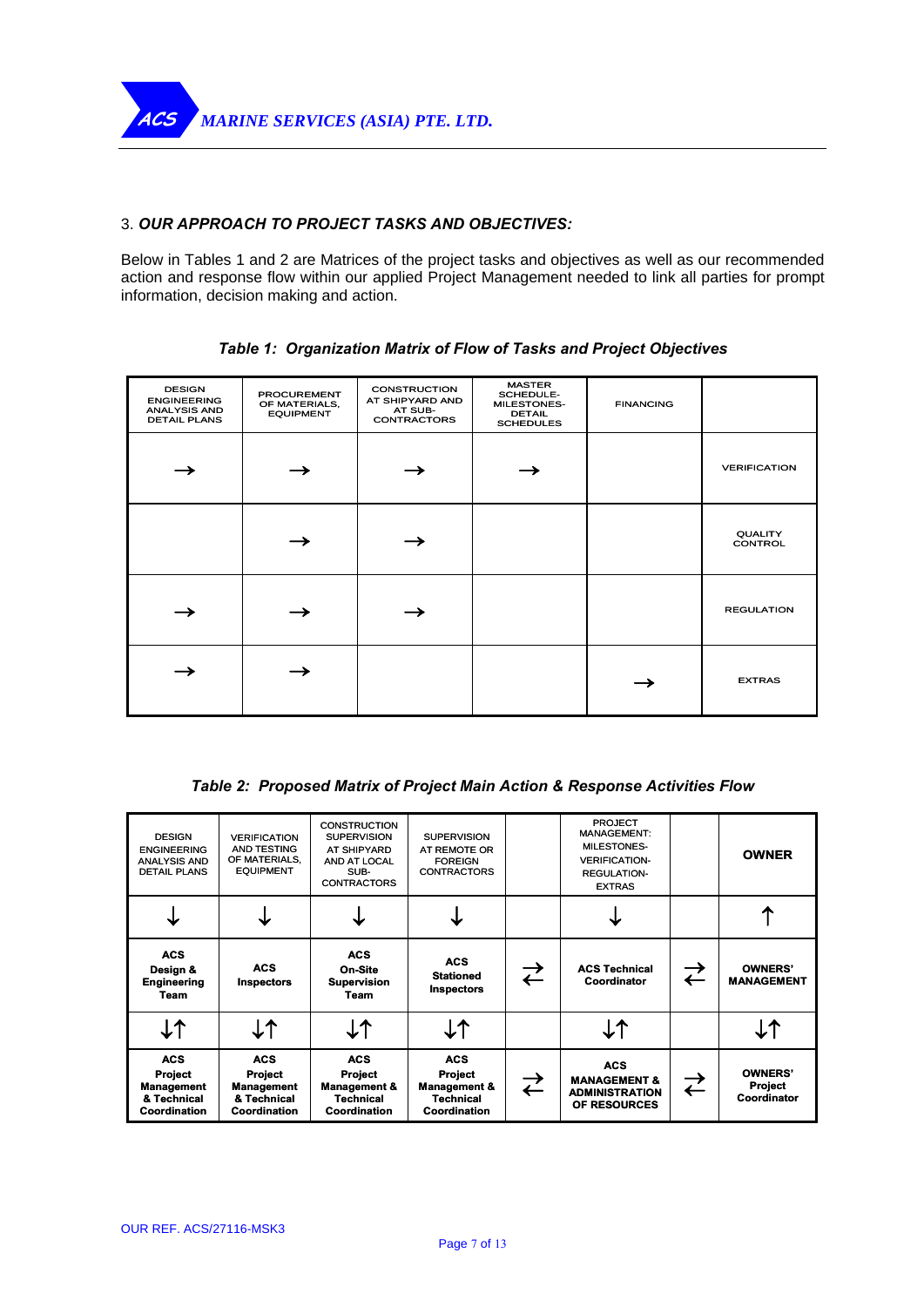

## *C) OUR EXPERIENCE*

*ACS MARINE SERVICES LTD*. has extensive experience in Marine Consulting work. By virtue of the work of its employees and associates, *ACS MARINE SERVICES LTD.* has been involved with major projects of series of new ship constructions in Japan, P.R. China, S. Korea, Singapore, Croatia, Poland, Romania and Ukraine and has gained a high reputation among its Clients.

*ACS MARINE SERVICES LTD. Managers and Employees* have obtained years of experience as Executives and Senior Managers in the Marine Industry, working for Ship Owners and Ship Managers, or for Classification Society, as well as for the Shipbuilding and Ship Repair Industry. *ACS MARINE SERVICES LTD.* has been always working closely with major Classification Societies and our worldwide correspondent surveyors also attend on behalf of Ship Administrations and Certifying bodies.

*ACS MARINE SERVICES LTD.* has provided Project Management, QA/QC Monitoring, Engineering Consultancy and Site Supervision services in Ship Newbuildings using recognised acceptance procedures and standards, advance engineering tools and hands-on experience on numerous vessels of various types and sizes for major Clients and operating interests worldwide.

*ACS MARINE SERVICES LTD.* employees have a working knowledge of the various regulatory requirements applicable to each specific marine project and type of vessel as well as the applicability of present and forthcoming Regulation and Marine legislation and are aware of its impact on long term Marine ventures.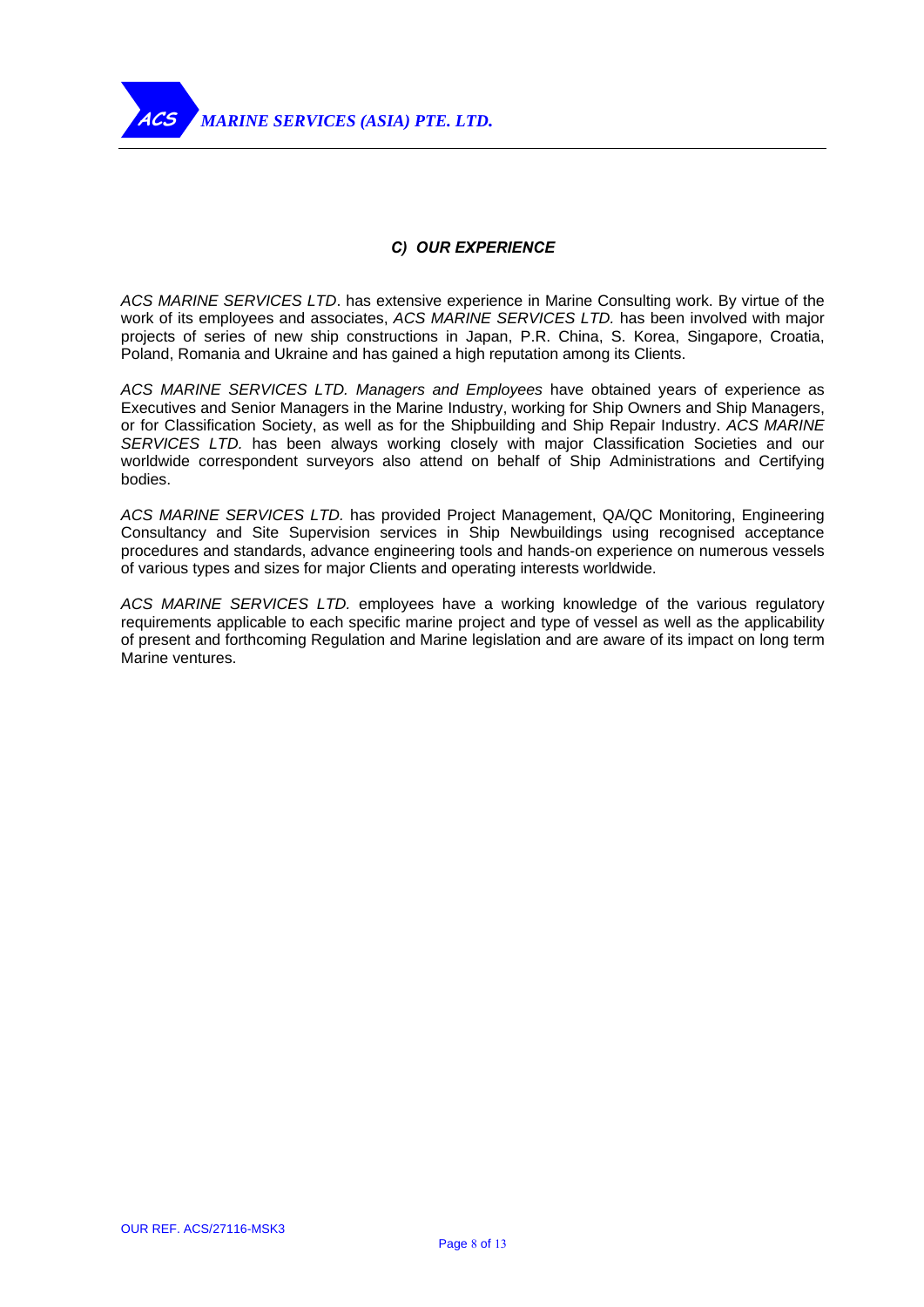

## *D) ACS - SENIOR RESOURCES*

#### *Tassos Copitsas: Founder and Managing Director of ACS Marine Services Ltd.*

Naval Architect, Marine Engineer (NTUA),MSc, C.Eng. Eur.Ing. Member of SNAME. Thirty years of activity and working experience in the Shipping and the Marine Industry in executive and senior positions involved in most aspects of the Marine and Off-shore Industry working in multi-national environment. He has served as Regional Manager for Europe, Middle East and West Africa Division of ABS Group of Consulting Services, as a Technical Director and Fleet Manager of Multinational and Greek Ship Managements and as Project Manager and Supervisor in Newbuildings worldwide. He has working knowledge of regulatory requirements applicable to all types of vessels and vessel operations, safety and environment policies.

#### *Peter Contraros: Principal Engineer, Structural engineering specialist.*

HND and Post Diploma in Naval Architecture (Sunderland University), Member of RINA, Ch.Eng.- Eur.Ing (FEANI). ABS Classification Principal Engineer, Manager of R&D (Research and Development) in IACS and ABS SafeHull development. Thirty two years of experience in Shipbuilding, Engineering Approval and Advance Structural Analysis in existing and new Vessels and Offshore Structures: FSOs, FPSOs, SPMs Jack ups. Representative of ABS Class Society in U.K Department of Energy for interpretation of the UK Act of Parliament for Offshore structures in the UK Sector – Jack ups and Semi-submersible Structures. Member of IACS working party for strengthening Ship's Safety. Manager of group of Engineers for the Development of structural formulations and computer tools (programs) for the analysis of special aspects of design of LNG and LPG Carriers, Bulk Carriers, Tankers, Product and Chemical Carriers.

## *Malcolm Thomson: Senior Engineer.*

HNC diploma in Naval Architecture, Design and Industrial Management. ABS Senior engineer, Shipyards Project and Production Engineer (Moss Rosenberg, Kvearner, IMPaC Humburg). His wide range of experience covers naval architecture, conceptual design, feasibility studies, structural design and engineering, planning, plan approval, site work and supervision, deadweight surveys, on/off hire, damage and condition surveys and inclining tests. The range of projects he has been involved with includes structural design, new construction, ship repair and conversion of various types of ships and off-shore structures (production platforms, jack-up, mono hull and semi-submersible drilling rings, steel and aluminium structures, cargo access equipment and harbour installations.

#### *Heinz Groninga: Senior Engineer:*

Diploma in Marine Mechanical and Electric Engineering (University of Hamburg), DOT First Class combined Steam / Motor Engineer, Chartered Engineer, HNC in Industrial Management. More than 25 years extensive activity and working experience in all aspects of the Marine Engineering design and operation of engines, machinery and related systems and Diesel engines plants for various types of vessels. He has served in field engineering for diesel engines and electric machinery with Shipyards (Eurolog Engineering GmbH Hamburg, Howaldtswerke Hamburg, Schlichting Shipyard, Lubeck: Kvearner UK) and he has attended newbuildings, conversions, upgrading and modification works. He has also worked with Jebsens Hamburg as Technical Manager and as Chief Engineer onboard vessels.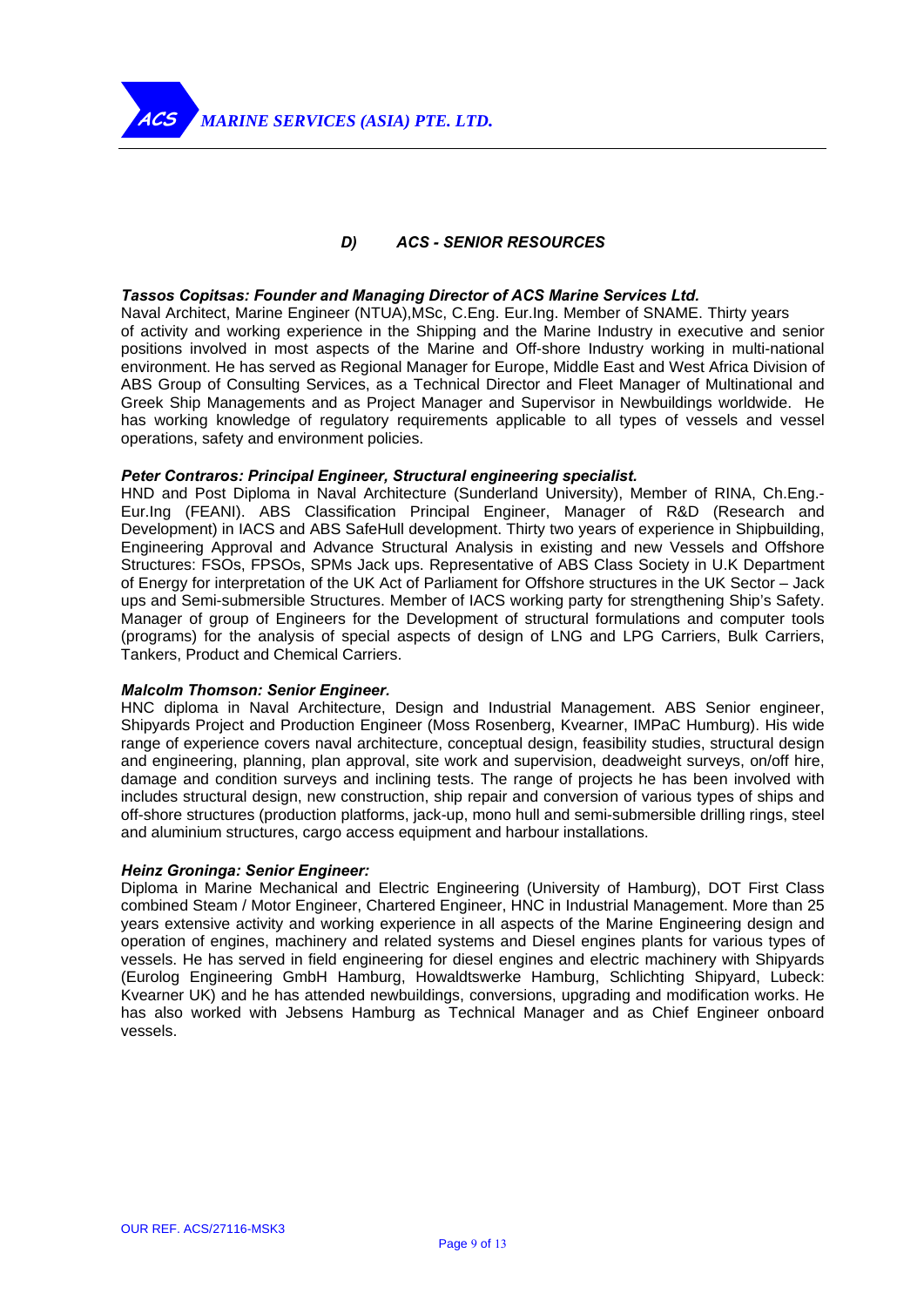

### *Tony Lloyd: Senior Electrical Engineer*

FIEE. Chartered Engineer, Dip.EE(1st Degree), Eur.Ing., Member IEE Health & Safety Policy Committee. UKAS(NAMAS) Assessor. He has gained more than 30 years of extensive experience as Senior Electrical Engineer, which covers ship electrical plants and systems, electrical and electronic engineering, design, planning and arrangements of electrical plants, (marine, petrochemical and industrial), power supply industry worldwide. He has been working in conceptual design, electrical engineering, planning, plan approval, site work and supervision of operation, installation and testing. He has also provided technical expert witness.

#### *James F. Stanley: Senior Engineer and Project Manager.*

ONC, BSc Naval Architect, (Sunderland University) member of RINA, Chartered Engineer, Quality Assurance Engineer, Shipbuilding Production Engineer. Newbuildings Project Manager, Supervising engineer with extensive experience of steel quality and construction and inspection, coupled with an in-depth knowledge of marine coating systems and their applications to stringent standards on a wide variety of ships and Shipyards in the U.K., Japan, Korea, and China.. Former Quality Assurance Engineer, aware of the procedures of a QA system, knowledgeable of Classification Societies and regulatory bodies requirements, ISO standards, shipyards' standards for the construction of ocean going ships.

#### *Bjorn Key: Senior Engineer.*

ONC, BSc Marine and Electrical Engineer, Chartered Engineer, Quality Assurance Engineer. First Claas Ch. Engineer (Motor), Project Engineer and Supervisor in new vessel constructions with more than 25 years of extensive experience in mainly machinery and electric construction installation, commissioning, instrumentation and control of machinery and electrical systems and the evaluation of test and trial performance. He is aware of the standards and their application on a wide variety of ships. New Buildings Supervisor for the construction and operation of various types of vessels in Japan, S. Korea, China Shipyards.

#### *William Loughran: Senior QA/QC Marine Coatings Inspector.*

Corrosion Engineer member of the National Association of Corrosion Engineers (NACE). Senior inspector of International Marine Paints and Hempel Marine Paints. His has experience of over 25 years in marine Coatings Applications, Quality control and Production of Coating Systems and he has been Coatings Supervisor in Newbuildings and ,ajor Shiprepairs in European and Far East Shipyards (Japan, S. Korea, China, Vietnam) Inspection Courses, Airless Spraying Inspection, Shot Blasting Inspection Quality Control, Quality Assurance. Computer Literate.

#### *Niels Erik Lundgren: Senior QA/QC Paint/Coatings Inspector,*

Qualified Marine Coatings expert previously employed as Senior Coatings Inspector by Hempel Marine Paints, and Jotun Marine Paints Sweden. He has vast supervisory experience based on more than 35 years extensive activity in the Marine Industry, and Petrochemical Industry in the field of Marine Coating applications in Newbuildings and Shiprepairs in Shipyards worldwide (China, Japan, S. Korea, Vietnam, Singapore, Philippines).

*ACS MARINE SERVICES LTD. pres ently assigns our employed Te ams of Supervi sors and associated Ship Surveyors in Shipyards and at Ports Worldwide for the needs of our Clients.*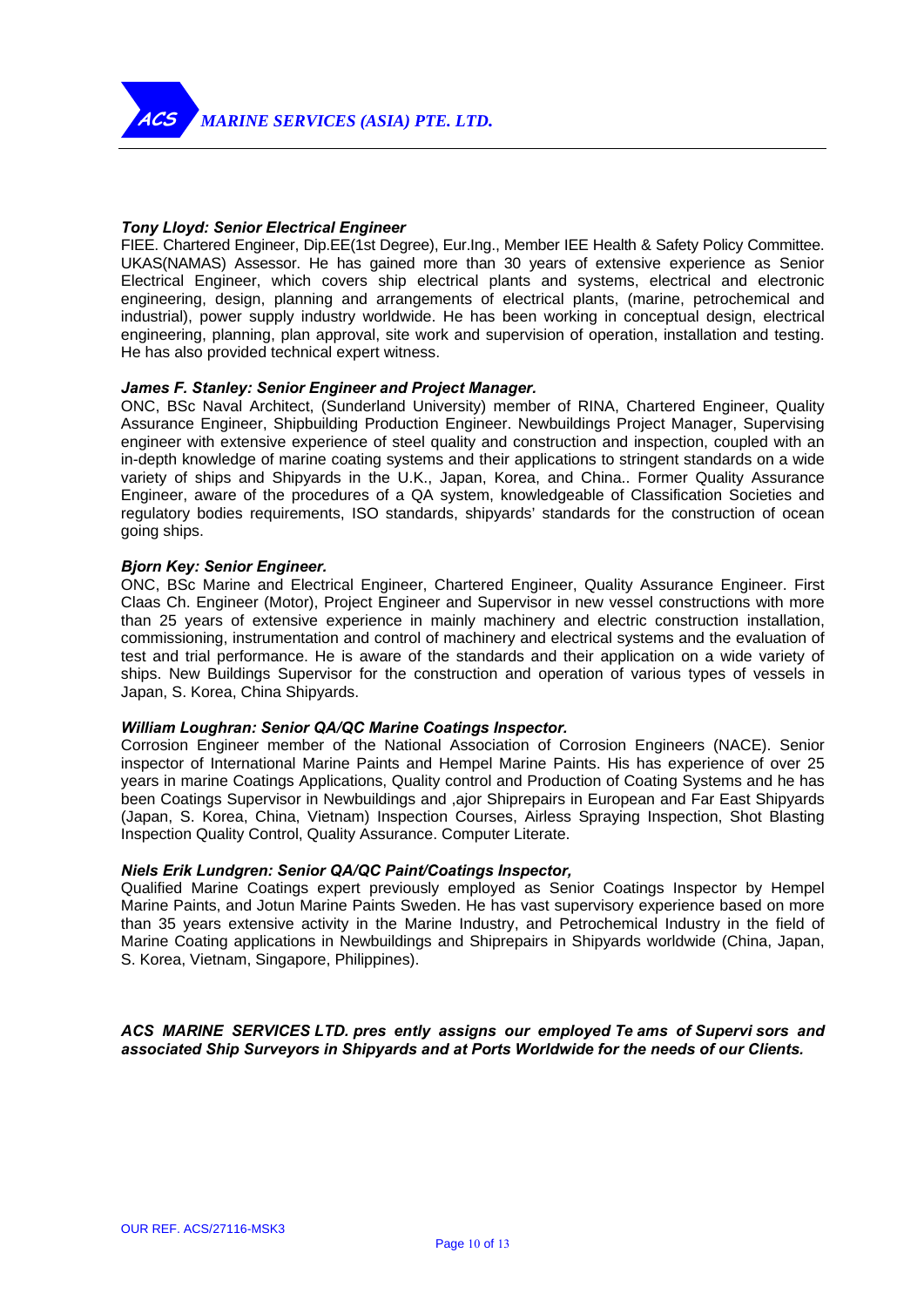## *PHOTO ALBUM*



*ACS – SITE TEAM – JAPAN* 



*ACS SENIOR STAFF - JAPAN* 



*ACS SITE TEAM – P.R. CHINA*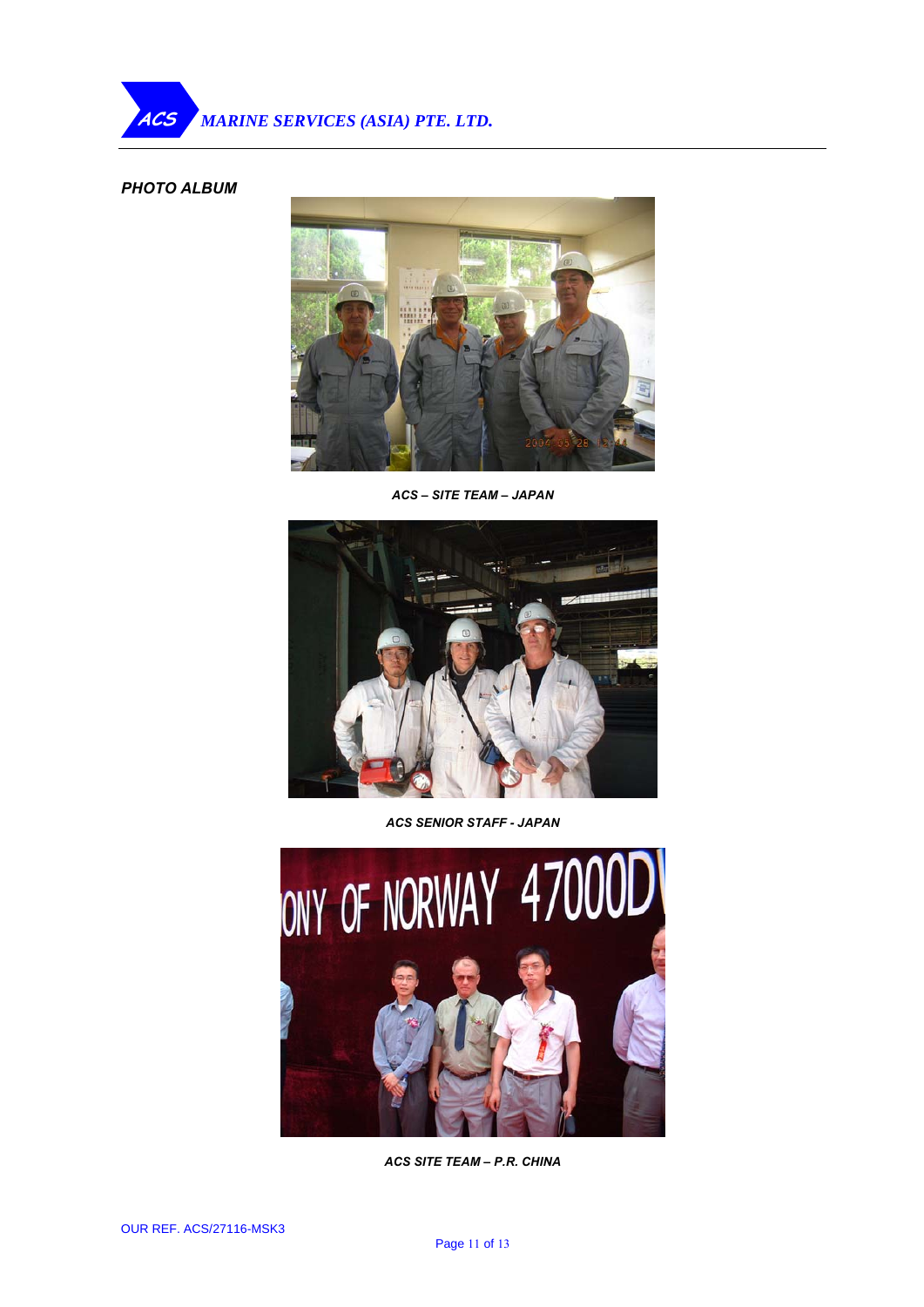

*LPG/NH3 "ALRAR" SERIES – KAWASAKI - JAPAN* 



*LPG "REGGANE" SERIES – KAWASAKI - JAPAN*